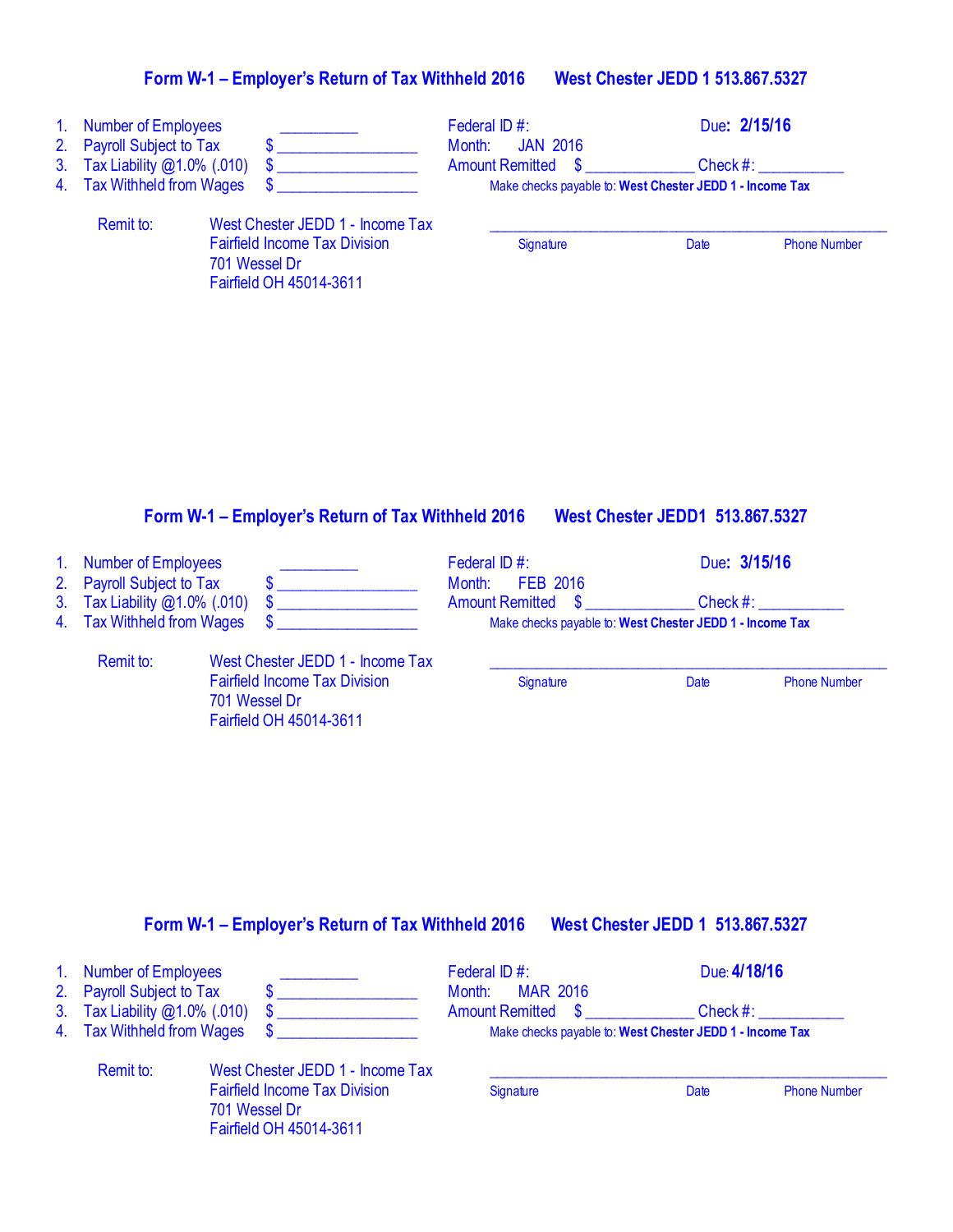| $\mathbf{1}$ .<br>2.<br>3.<br>4. | <b>Number of Employees</b><br><b>Payroll Subject to Tax</b><br>Tax Liability @1.0% (.010)<br><b>Tax Withheld from Wages</b> | \$<br>\$<br>\$                                                                                                       | Federal ID #:<br>Month:<br><b>APR 2016</b><br><b>Amount Remitted</b><br>$\mathbf{\$}$ | Due: 5/16/16<br>Check #:<br>Make checks payable to: West Chester JEDD 1 - Income Tax |  |
|----------------------------------|-----------------------------------------------------------------------------------------------------------------------------|----------------------------------------------------------------------------------------------------------------------|---------------------------------------------------------------------------------------|--------------------------------------------------------------------------------------|--|
|                                  | Remit to:                                                                                                                   | West Chester JEDD 1 - Income Tax<br><b>Fairfield Income Tax Division</b><br>701 Wessel Dr<br>Fairfield OH 45014-3611 | Signature                                                                             | Date<br><b>Phone Number</b>                                                          |  |
|                                  |                                                                                                                             | Form W-1 - Employer's Return of Tax Withheld 2016                                                                    |                                                                                       | <b>West Chester JEDD1 513.867.5327</b>                                               |  |
| $\mathbf{1}$ .<br>2.             | <b>Number of Employees</b><br><b>Payroll Subject to Tax</b>                                                                 | $\sim$                                                                                                               | Federal ID#:<br>Month:<br><b>MAY 2016</b>                                             | Due: 6/15/16                                                                         |  |
| 3.                               | Tax Liability @1.0% (.010)                                                                                                  | \$                                                                                                                   | <b>Amount Remitted</b><br>S                                                           | Check $#$ :<br>Make checks payable to: West Chester JEDD 1 - Income Tax              |  |
| 4.                               | <b>Tax Withheld from Wages</b>                                                                                              | \$                                                                                                                   |                                                                                       |                                                                                      |  |

## **Form W-1 – Employer's Return of Tax Withheld 2016 West Chester JEDD 1 513.867.5327**

| 1. Number of Employees           |                                      | Federal ID $#$ :                                         | Due: 7/15/16 |                     |
|----------------------------------|--------------------------------------|----------------------------------------------------------|--------------|---------------------|
| 2. Payroll Subject to Tax        |                                      | Month: JUN 2016                                          |              |                     |
| 3. Tax Liability $@1.0\%$ (.010) |                                      | <b>Amount Remitted \$</b>                                | Check #:     |                     |
| 4. Tax Withheld from Wages       |                                      | Make checks payable to: West Chester JEDD 1 - Income Tax |              |                     |
| Remit to:                        | West Chester JEDD 1 - Income Tax     |                                                          |              |                     |
|                                  | <b>Fairfield Income Tax Division</b> | Signature                                                | Date         | <b>Phone Number</b> |
|                                  | 701 Wessel Dr                        |                                                          |              |                     |

Fairfield OH 45014-3611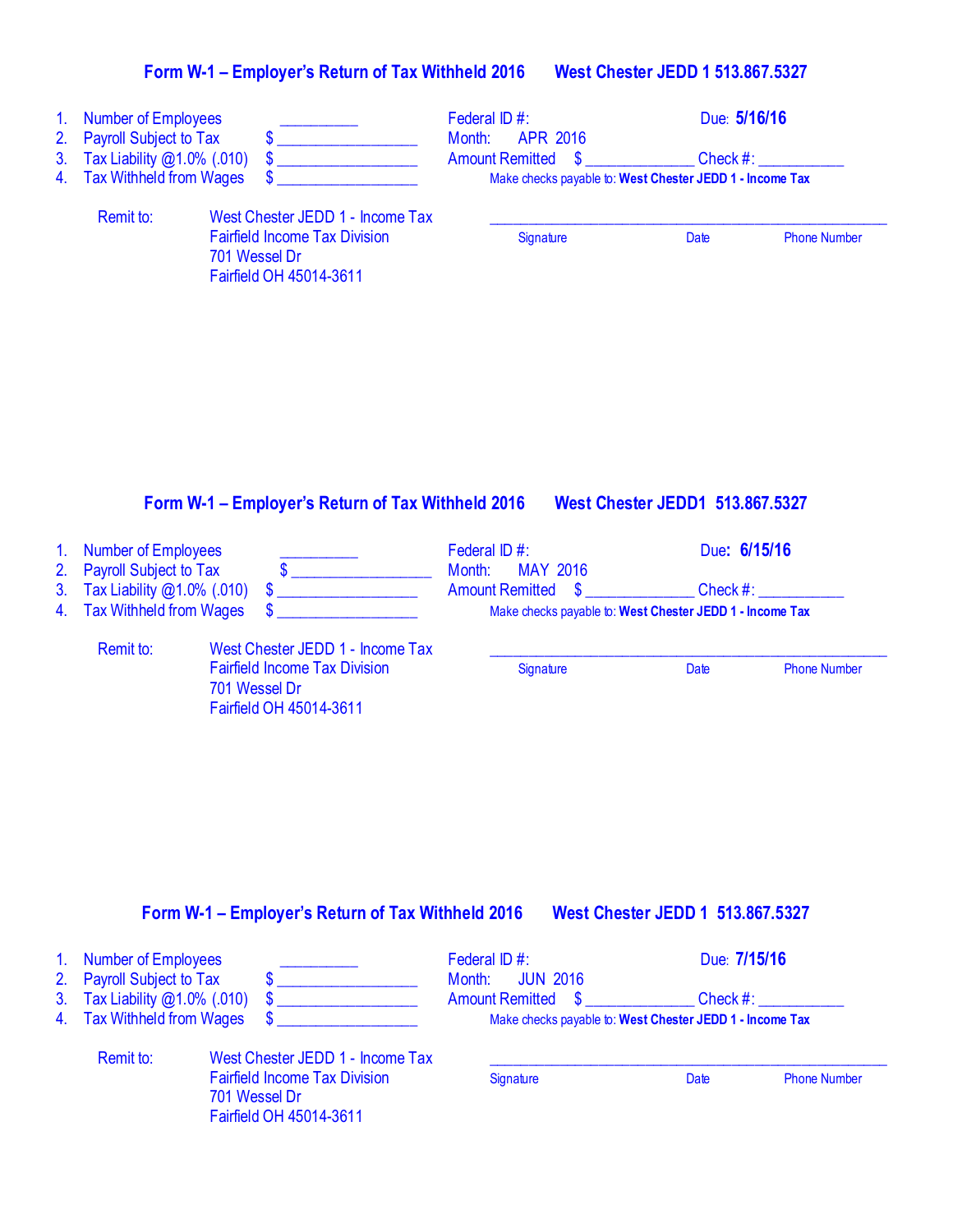| 1 <sub>1</sub><br>2.<br>3.<br>4. | <b>Number of Employees</b><br><b>Payroll Subject to Tax</b><br>Tax Liability @1.0% (.010)<br><b>Tax Withheld from Wages</b> | \$<br>\$                                                                                                             | Federal ID#:<br>Month:<br><b>JUL 2016</b><br><b>Amount Remitted</b> | \$<br>Check #:<br>Make checks payable to: West Chester JEDD 1 - Income Tax            | Due: 8/15/16        |
|----------------------------------|-----------------------------------------------------------------------------------------------------------------------------|----------------------------------------------------------------------------------------------------------------------|---------------------------------------------------------------------|---------------------------------------------------------------------------------------|---------------------|
|                                  | Remit to:                                                                                                                   | West Chester JEDD 1 - Income Tax<br><b>Fairfield Income Tax Division</b><br>701 Wessel Dr<br>Fairfield OH 45014-3611 | Signature                                                           | <b>Date</b>                                                                           | <b>Phone Number</b> |
|                                  |                                                                                                                             |                                                                                                                      |                                                                     |                                                                                       |                     |
|                                  |                                                                                                                             | Form W-1 – Employer's Return of Tax Withheld 2016                                                                    |                                                                     | <b>West Chester JEDD1 513.867.5327</b>                                                |                     |
| 1 <sub>1</sub><br>2.             | <b>Number of Employees</b><br><b>Payroll Subject to Tax</b>                                                                 | \$                                                                                                                   | Federal ID #:<br>Month:<br><b>AUG 2016</b>                          |                                                                                       | Due: 9/15/16        |
| 3.<br>4.                         | Tax Liability @1.0% (.010)<br><b>Tax Withheld from Wages</b>                                                                |                                                                                                                      | <b>Amount Remitted</b>                                              | Check #:<br>$\mathbf{\$}$<br>Make checks payable to: West Chester JEDD 1 - Income Tax |                     |
|                                  | Remit to:                                                                                                                   | West Chester JEDD 1 - Income Tax<br><b>Fairfield Income Tax Division</b>                                             | <b>Signature</b>                                                    | Date                                                                                  | <b>Phone Number</b> |

#### **Form W-1 – Employer's Return of Tax Withheld 2016 West Chester JEDD 1 513.867.5327**

701 Wessel Dr

Fairfield OH 45014-3611

| 1. Number of Employees<br>2. Payroll Subject to Tax         |                                                                                  | Federal ID $#$ :<br>Month: <b>SEP 2016</b>                                                 | Due: 10/17/16 |                     |
|-------------------------------------------------------------|----------------------------------------------------------------------------------|--------------------------------------------------------------------------------------------|---------------|---------------------|
|                                                             |                                                                                  |                                                                                            |               |                     |
| 3. Tax Liability @1.0% (.010)<br>4. Tax Withheld from Wages |                                                                                  | Amount Remitted \$<br>Check #:<br>Make checks payable to: West Chester JEDD 1 - Income Tax |               |                     |
| Remit to:                                                   | West Chester JEDD 1 - Income Tax                                                 |                                                                                            |               |                     |
|                                                             | <b>Fairfield Income Tax Division</b><br>701 Wessel Dr<br>Fairfield OH 45014-3611 | Signature                                                                                  | Date          | <b>Phone Number</b> |